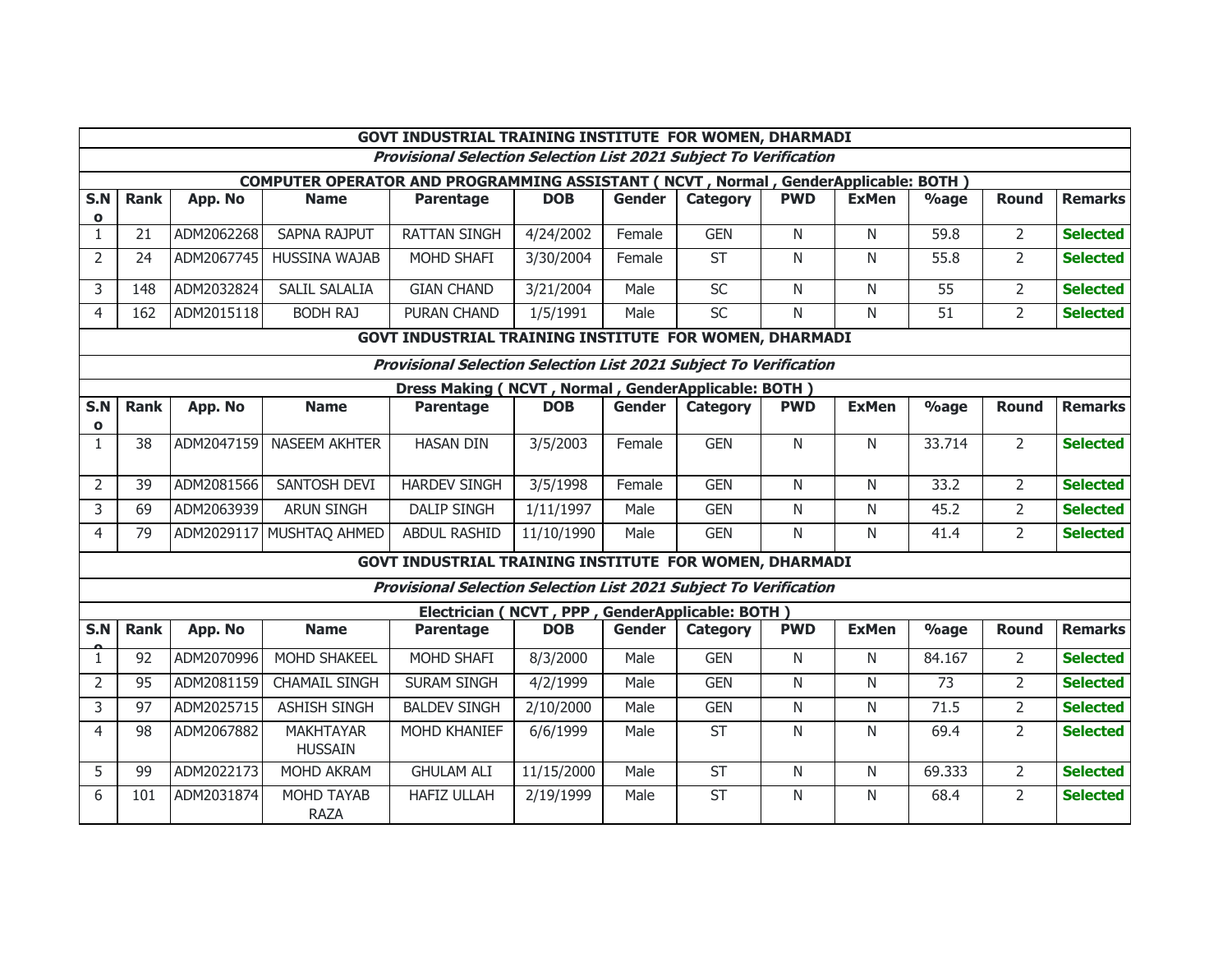| GOVT INDUSTRIAL TRAINING INSTITUTE FOR WOMEN, DHARMADI                   |                                                        |            |                                  |                                                       |            |               |                 |              |                |                 |                |                 |
|--------------------------------------------------------------------------|--------------------------------------------------------|------------|----------------------------------|-------------------------------------------------------|------------|---------------|-----------------|--------------|----------------|-----------------|----------------|-----------------|
| <b>Provisional Selection Selection List 2021 Subject To Verification</b> |                                                        |            |                                  |                                                       |            |               |                 |              |                |                 |                |                 |
| Plumber (NCVT, PPP, GenderApplicable: BOTH)                              |                                                        |            |                                  |                                                       |            |               |                 |              |                |                 |                |                 |
| S.N                                                                      | <b>Rank</b>                                            | App. No    | <b>Name</b>                      | <b>Parentage</b>                                      | <b>DOB</b> | <b>Gender</b> | <b>Category</b> | <b>PWD</b>   | <b>ExMen</b>   | $\%$ age        | <b>Round</b>   | <b>Remarks</b>  |
| $\mathbf{1}$                                                             | 57                                                     | ADM2015611 | SHAID IQBAL                      | MUSHTAQ AHMED                                         | 6/2/2005   | Male          | <b>GEN</b>      | $\mathsf{N}$ | $\mathsf{N}$   | 52              | $\overline{2}$ | <b>Selected</b> |
| $\overline{2}$                                                           | 58                                                     | ADM2084467 | <b>RAFIQ AHMED</b>               | <b>ABDUL GANI</b>                                     | 4/15/1997  | Male          | <b>GEN</b>      | N            | N              | 51.6            | $\overline{2}$ | <b>Selected</b> |
| 3                                                                        | 61                                                     | ADM2085508 | SAJAD AHMED                      | <b>JAMAL DIN</b>                                      | 4/1/2005   | Male          | <b>GEN</b>      | N            | $\mathsf{N}$   | $\overline{50}$ | $\overline{2}$ | <b>Selected</b> |
| 4                                                                        | 62                                                     | ADM2080103 | ZAFAR IQBAL                      | <b>FAREED AHMED</b>                                   | 11/15/2004 | Male          | <b>GEN</b>      | N            | N              | 49.429          | $\overline{2}$ | <b>Selected</b> |
| 5                                                                        | 64                                                     |            | ADM2048484 MOHD MUKHTIAR         | NAZAM UL DIN                                          | 1/2/1990   | Male          | <b>GEN</b>      | N            | N              | 46.8            | $\overline{2}$ | <b>Selected</b> |
| <b>GOVT INDUSTRIAL TRAINING INSTITUTE FOR WOMEN, DHARMADI</b>            |                                                        |            |                                  |                                                       |            |               |                 |              |                |                 |                |                 |
| <b>Provisional Selection Selection List 2021 Subject To Verification</b> |                                                        |            |                                  |                                                       |            |               |                 |              |                |                 |                |                 |
| Secretarial Practice (English) ( NCVT, Normal, GenderApplicable: BOTH)   |                                                        |            |                                  |                                                       |            |               |                 |              |                |                 |                |                 |
| S.N                                                                      | <b>Rank</b>                                            | App. No    | <b>Name</b>                      | <b>Parentage</b>                                      | <b>DOB</b> | <b>Gender</b> | <b>Category</b> | <b>PWD</b>   | <b>ExMen</b>   | $%$ age         | <b>Round</b>   | <b>Remarks</b>  |
| $\mathbf{o}$                                                             | 57                                                     | ADM2068487 | <b>MEHMOODA</b>                  | <b>ABDUL MAJID</b>                                    | 8/10/2003  |               | <b>GEN</b>      | N            |                | 44.2            | $\overline{2}$ | <b>Selected</b> |
| $\mathbf{1}$                                                             |                                                        |            | <b>KOUSSAR</b>                   |                                                       |            | Female        |                 |              | N              |                 |                |                 |
| $\overline{2}$                                                           | 58                                                     | ADM2020421 | <b>BIMLA DEVI</b>                | PREM SINGH                                            | 8/5/1997   | Female        | <b>GEN</b>      | N            | $\overline{N}$ | 43.8            | $\overline{2}$ | <b>Selected</b> |
| 3                                                                        | 61                                                     | ADM2021018 | MUNISHA DEVI                     | <b>BANSI LAL</b>                                      | 2/15/2005  | Female        | <b>GEN</b>      | N            | N              | 43              | $\overline{2}$ | <b>Selected</b> |
| $\overline{4}$                                                           | 63                                                     | ADM2085271 | RESHMA BANOO                     | SHAH WALI                                             | 4/6/1997   | Female        | <b>ST</b>       | N            | N              | 42.4            | $\overline{2}$ | <b>Selected</b> |
| 5                                                                        | 64                                                     | ADM2077190 | <b>ABDA AKHTER</b>               | <b>ROSHAN DIN</b>                                     | 3/6/2004   | Female        | ST              | N            | N              | 42.4            | $\overline{2}$ | <b>Selected</b> |
| 6                                                                        | 65                                                     | ADM2052176 | <b>HUSSENA ANJUM</b>             | CH BASHIR<br><b>AHMED</b>                             | 1/15/2000  | Female        | <b>ST</b>       | N            | N              | 41.8            | $\overline{2}$ | <b>Selected</b> |
| $\overline{7}$                                                           | 66                                                     | ADM2048615 | <b>NAJMA</b><br><b>CHOWDHARY</b> | NISAR AHMED                                           | 9/23/2000  | Female        | <b>GEN</b>      | $\mathsf{N}$ | N              | 41.8            | $\overline{2}$ | <b>Selected</b> |
| 8                                                                        | 208                                                    | ADM2098619 | <b>JAGDISH CHAND</b>             | <b>NASIB CHAND</b>                                    | 2/6/1998   | Male          | SC              | N            | N              | 45.4            | $\overline{2}$ | <b>Selected</b> |
| 9                                                                        | 242                                                    | ADM2027371 | <b>DANESH KUMAR</b>              | <b>RAMESH KUMAR</b>                                   | 4/8/2000   | Male          | SC              | N            | N              | 42.6            | $\overline{2}$ | <b>Selected</b> |
|                                                                          | GOVT INDUSTRIAL TRAINING INSTITUTE FOR WOMEN, DHARMADI |            |                                  |                                                       |            |               |                 |              |                |                 |                |                 |
| <b>Provisional Selection Selection List 2021 Subject To Verification</b> |                                                        |            |                                  |                                                       |            |               |                 |              |                |                 |                |                 |
|                                                                          |                                                        |            |                                  | Sewing Technology (SCVT, PPP, GenderApplicable: BOTH) |            |               |                 |              |                |                 |                |                 |